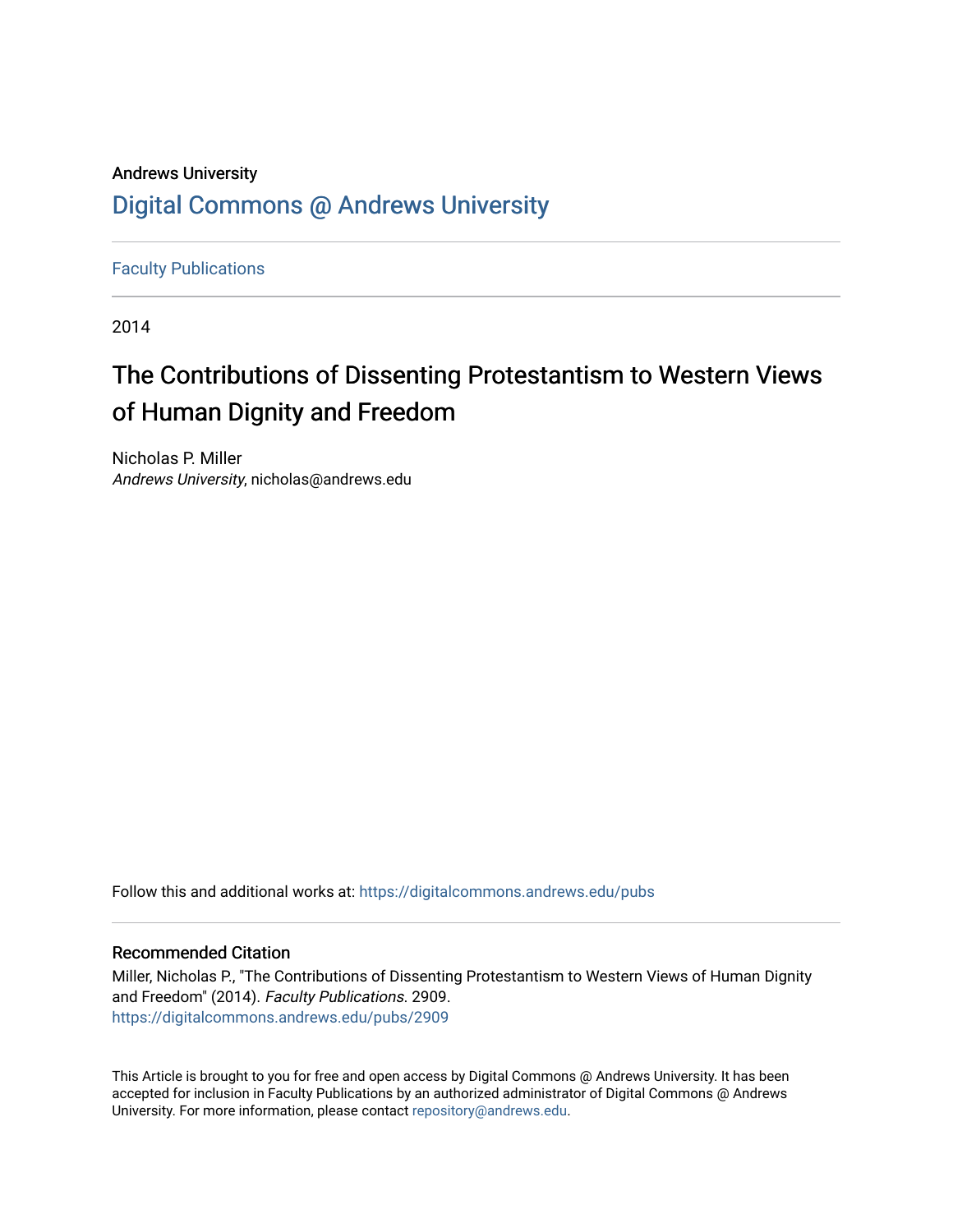# The Contributions of Dissenting Protestantism to Western Views of Human Dignity and Freedom

Author|Title

# Nicholas Miller1

# I. Introduction – Dignity and Human Rights in the MODERN WEST

# **A. Human Dignity and the** *Universal Declaration of Human Rights*

The concept of human dignity has become central to modern systems of civil and religious rights in the western world, indeed in most of the world at large. The centrality of human dignity to systems of rights was enshrined internationally in the Universal Declaration of Human Rights adopted by the United Nations in 1948. In its preamble, that document declares that the "recognition of the inherent dignity and of the equal and inalienable rights of all members of the human family is the foundation of freedom, justice and peace in the world." Later, in Article 1, it states that "All human beings are born free and equal in dignity and rights." The word "dignity" is used no less than five times throughout the document. A careful reading of the document reveals that the concept of the "equal" dignity "inherent" to or "endowed" in man serves as the central ideological foundation and justification for the rights outlined in the Declaration.

The Declaration was dramatically influential. Not only was it adopted by the UN with no negative votes (48 in favor, 8 abstentions), but it soon became the model for national constitution writing since then. It has been adopted by or influenced most national constitutions written since 1948, and during that time it has become the world's "most translated document."2 Since then about 200 other documents have been written protecting human rights in the world, and at least 65 of these mention the Universal Declaration in their preambles.<sup>3</sup>

#### **B. Failure of Dignity and Rights in the Modern World**

Thus, the concept of human dignity has become perhaps one of the most widespread, articulated, shared values in the international community. One cannot really find anyone arguing against it, perhaps with the exception of a few post-modern nihilists. And yet as I write this, the US State Department is on the verge of releasing a detailed report of the brutal and coercive "enhanced interrogation" techniques that

<sup>1</sup> Nicholas Miller, PhD, is Director of the International Religious Liberty Institute at Andrews University.

<sup>2</sup> http://www.guinnessworldrecords.com/records-1000/most-translated-document/ (viewed on 8/1/2014).

<sup>3</sup> http://ccnmtl.columbia.edu/projects/mmt/udhr/preamble\_section\_4/discussion\_5.html (viewed on 8/1/2014)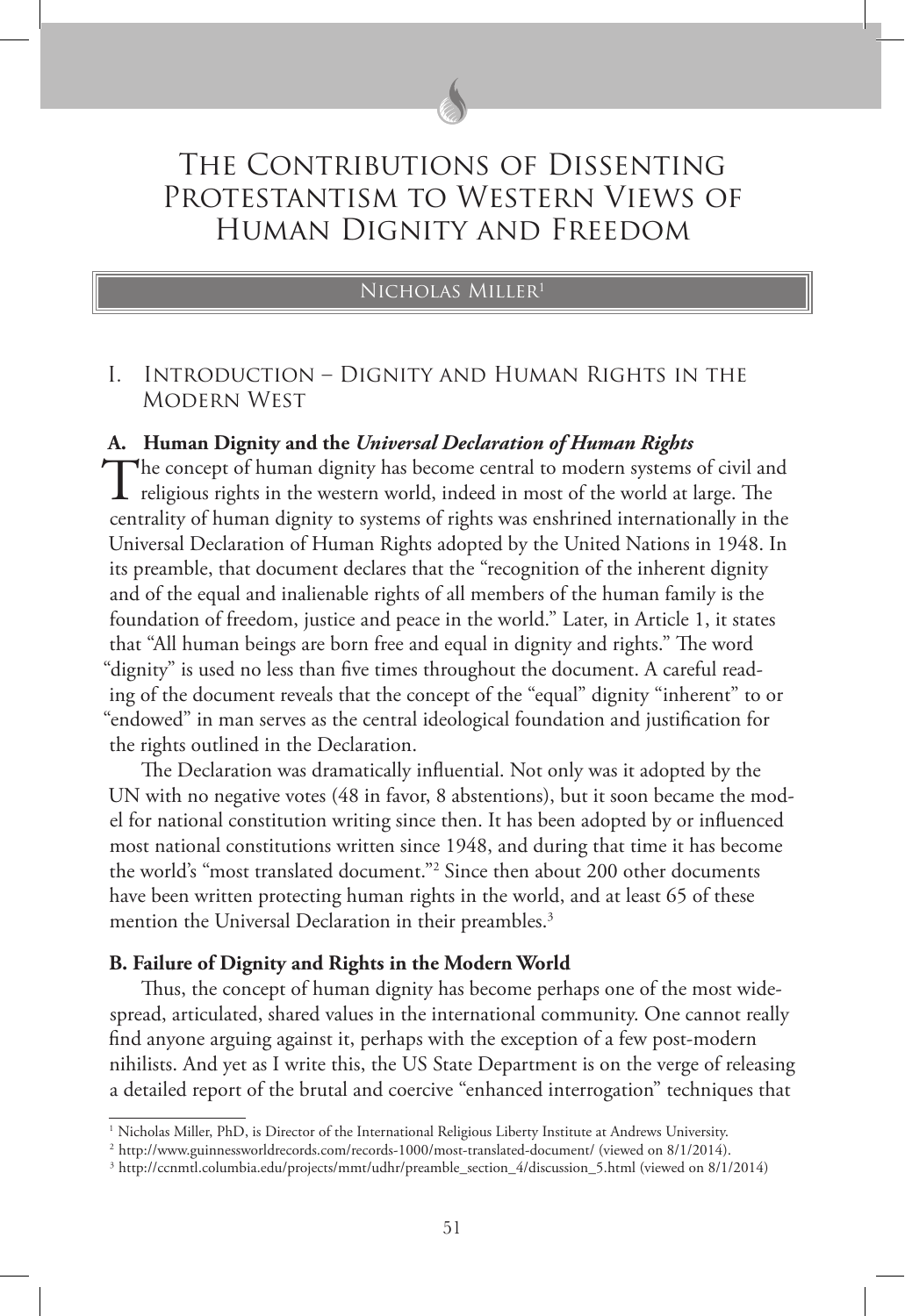the CIA carried out in the war on terror in the years after  $9/11$ . The report, the findings of which were accidentally leaked, details a much more systematic, widespread use of these tactics than previously thought. According to the findings, there is "no doubt that the methods used to extract information from some terrorist suspects caused profound pain, suffering and humiliation. It also leaves no doubt that the harm caused by the use of these techniques outweighed any potential benefit."<sup>4</sup>

One need not linger on American human rights abuses in the war on terror to know that the concept of human dignity is in trouble in the  $21<sup>st</sup>$  century. If one of the pillar countries for human rights protections has fallen into this kind of officially sanctioned inhumane behavior, then the situation around much of the world is probably equally as poor and, in some instances, much worse. Indeed, monitoring groups confirm that in the last decade torture has been used by more than 150 countries around the world, including in many instances against political prisoners. Those countries we view as modern strongholds of civil rights are implicated in 20<sup>th</sup> century torture, including France, England, Germany, Spain, and the United States.<sup>5</sup>

The fact that the American government is preparing a self-critical report of its agency's actions, however, is not all bad news. It is evidence that American leadership still takes the notion of human rights and dignity as being of some importance. Still, one is left with the sense that while human dignity may be the most widespread international value in theory, it may at the same time be the most widely violated and ignored value in practice.

What has caused this radical disjuncture between ideal and practice? Is there something about the concept of human dignity that is too thin and insubstantial to serve as a robust foundation for rights? Is there a way of connecting concepts of dignity with existing values that people may take with more seriousness, given their apparent disregard of this widespread idea that seems most remembered by its violation?

Some have criticized the notion of human dignity as being too vague and insubstantial a soil to provide firm rooting for ideas about human rights. This critique seems supported by the observed widespread abuse of human rights. But is it possible that our current prevailing conceptions of human dignity are shallower than those that informed the Universal Declaration? Is it possible that there are competing, or at least overlapping, notions of dignity, some of which are thicker and more substantial than others?

## **C. Competing Ideas of Dignity – !in and !ick**

I want to propose that this is indeed the case. That fully secularized notions of dignity, devoid of metaphysical content or connection, have come to dominate general thinking in legal and political circles when it comes to talking about hu-

<sup>4</sup> http://rt.com/usa/176884-leaked-post-911-torture-report/ (viewed on 8/1/2014).

<sup>5</sup> http://www.amnesty.org/en/library/info/ACT40/001/2003 (viewed on 8/3/2014).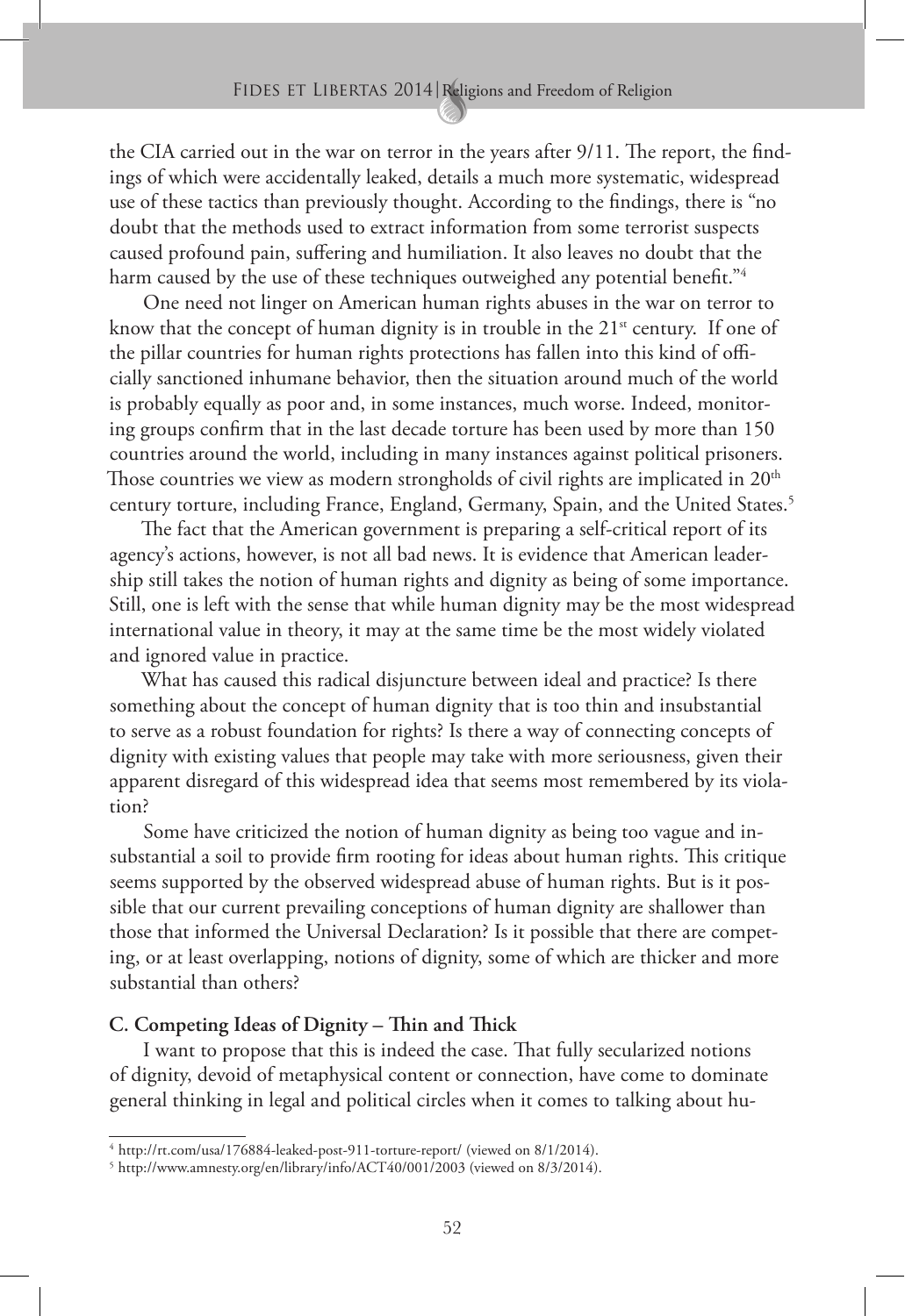man dignity and rights. These secularized conceptions have come to obscure thicker, deeper conceptions of human dignity flowing out of metaphysical conceptions of human nature and identity.

The Universal Declaration was drafted to be as inclusive as possible as it sought to attract support from all the nations of the world. Because of this desire for inclusivity, it has been claimed that "One of the Declaration's most remarkable features is its failure to posit a metaphysical foundation—religious or natural law-based—for the 'inherent dignity' invoked within its Preamble."<sup>6</sup> This is at least a partially true statement. Nowhere in the Declaration is there a mention of God or religion, except as the latter was part of the human identity to be protected. $^7$ 

And yet there are still key terms and phrases in the Declaration that reveal at the very least an implicit metaphysical grounding to the document. The first line about all humans having "inherent dignity" is suggestive of an essentialist construct to human nature that cannot be explained on purely materialistic grounds. Indeed, it has been recognized, I believe rightly so, as a reference to the  $18<sup>th</sup>$  century metaphysical Enlightenment "doctrine of inherent human rights."8

This sense of universal, metaphysical grounding is heightened by the language in Article 1 that says that all humans are "endowed" with "reason and conscience." "Endowed" is an active verb that suggests an actor outside the human that places within it these qualities of thought and conviction. This word would seem to provide more than a coincidental connection with the United States' Declaration of Independence that asserts "all men are created equal and *endowed* by their Creator with certain inalienable rights… ."

The word "reason" refers at the least to the human ability to engage with the external reality of natural laws and processes, an idea which contains at least certain metaphysical assumptions. But the word "conscience" has a distinct moral connection that ties it to metaphysically-based views of right and wrong. It has been noted that the Declaration's notion of conscience contains within it the 18<sup>th</sup> century Enlightenment notion of epistemic universality. That is, as stated in the preamble, it is the "conscience of mankind"—not just elite experts, or western thinkers—that has

<sup>&</sup>lt;sup>6</sup> Jenna Reinbold, "Political Myth and the Sacred Center of Human Rights: The Universal Declaration and the Narrative of 'Inherent Human Dignity,'" Hum Rights Rev (2011) 12:147–171, 150.

<sup>7</sup> Mary Ann Glendon, in her account of the creation of the Universal Declaration and the role played by Eleanor Roosevelt, quotes Roosevelt as explaining the absence of a reference to God in the Declaration as follows: "Now, I happen to believe that we are born free and equal in dignity and rights because there is a divine Creator, and there is a divine spark in men. But, there were other people around the table who wanted it expressed in such a way that they could think in their particular way about this question, and finally, these words were agreed upon because they… left it to each of us to put in our own reasons, as we say, for that end." *A World Made New: Eleanor Roosevelt and the Universal Declaration of Human Rights* (New York NY: Random House, 2001), 147.

<sup>8</sup> Johannes Morsink, *Inherent Human Rights: Philosophical Roots of the Universal Declaration* (Philadelphia PA: University of Pennsylvania Press, 2009) 17; Charles Malik was responsible for drafting the Preamble, and it was he who inserted the language about "inherent dignity." While the concept of dignity was earlier mentioned in the Preamble to the UN Charter, Malik evidently added the word "inherent," which does not appear in that earlier Preamble. Malik was a very committed Greek Orthodox believer and religious thinker, and it is evident that the word is intended to have metaphysical implications. Glendon, *A World Made New*, 117-118, 125-127.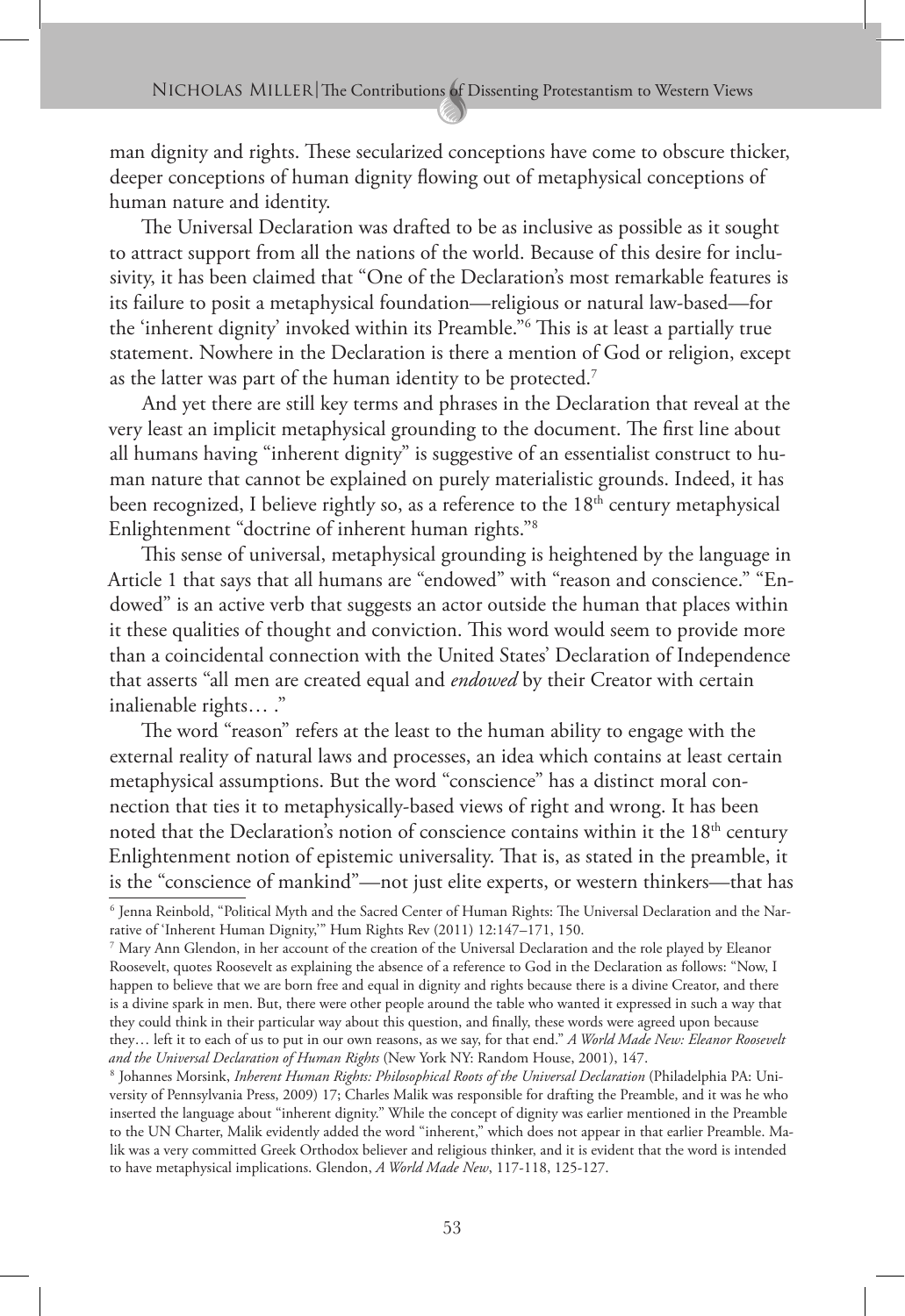been outraged by recent barbarous acts.<sup>9</sup>

The above-discussed language in the Declaration that reveals metaphysical assumptions of inherent rights and dignity that are recognized universally by human reason and conscience provides a pathway back to early modern conceptions of human dignity that I believe have a bit more grounding and force than some of our more modern notions. It causes the document to contain within it a transcendent grounding that may have somewhat more bite, or energy, or rhetorical and persuasive power.

# II. Early Modern Concepts of Dignity – Three Views

But belief in the transcendent alone is not sufficient to protect the conception of human dignity or the practice of human rights. The long and sordid history of the Crusades, Inquisitions, and Jihads of the medieval world—all carried out in the name of God, or gods—well illustrates this point. The wrong kind of metaphysical grounding can merely provide higher justification and motive to coerce, abuse, and mistreat fellow humans. I believe that the system of rights referenced by the Declaration, one in rights universally "inherent" in humans, as "endowed" by a Divine being, and that are potentially understood and known by all humanity references a certain strand of human dignity and rights as best expressed, or most widely known, through the thought of English philosopher John Locke.

I have elsewhere written on Locke's contribution to our modern conception of religious freedom and rights generally and its grounding in a certain strand of dissenting Protestant thought.<sup>10</sup> That work takes on significance in the present context for its insight into the competing conceptions of rights and human dignity with which Locke contended.<sup>11</sup> These other conceptions also posited a transcendent realm, overseen by a Creator who had created humans in His image. Yet they resulted in a much more limited conception of rights than Locke advocated. What was the difference between these varying schemes of rights and dignity?

## **A. Dignity of Paternalism, Stewardship, and Self-Ownership**

In short, the answer has to do with the kind of relationship between the individual, the community, and the transcendent. In the late  $17<sup>th</sup>$  century, three conceptions of the relationship among these elements resulted in three types of human dignity: the dignity of paternalism, seen especially in ideas of the divine right of kings and sacerdotal privilege; the dignity of stewardship, a concept of self-ownership in relation to others, but of God's ownership in relation to the transcendent; and, the

<sup>9</sup> Ibid 18.

<sup>&</sup>lt;sup>10</sup> Nicholas P Miller, *The Religious Roots of the First Amendment: Dissenting Protestantism and the Separation of Church and State (New York NY: Oxford University Press, 2012), 63-90.* 

<sup>&</sup>lt;sup>11</sup> See especially, Ibid 156-168; Also see, Nicholas P Miller, "The Dawn of the Age of Toleration: Samuel Pufendorf and the Road Not Taken," *Journal of Church and State* 50 (Spring 2008), 255-275; Nicholas P Miller, "Competing Secularisms and the Place of Religious Freedom," chapter in *Trends of Secularism in a Pluralistic World* (Madrid, Spain: iberoamericana/Vervuert, 2013).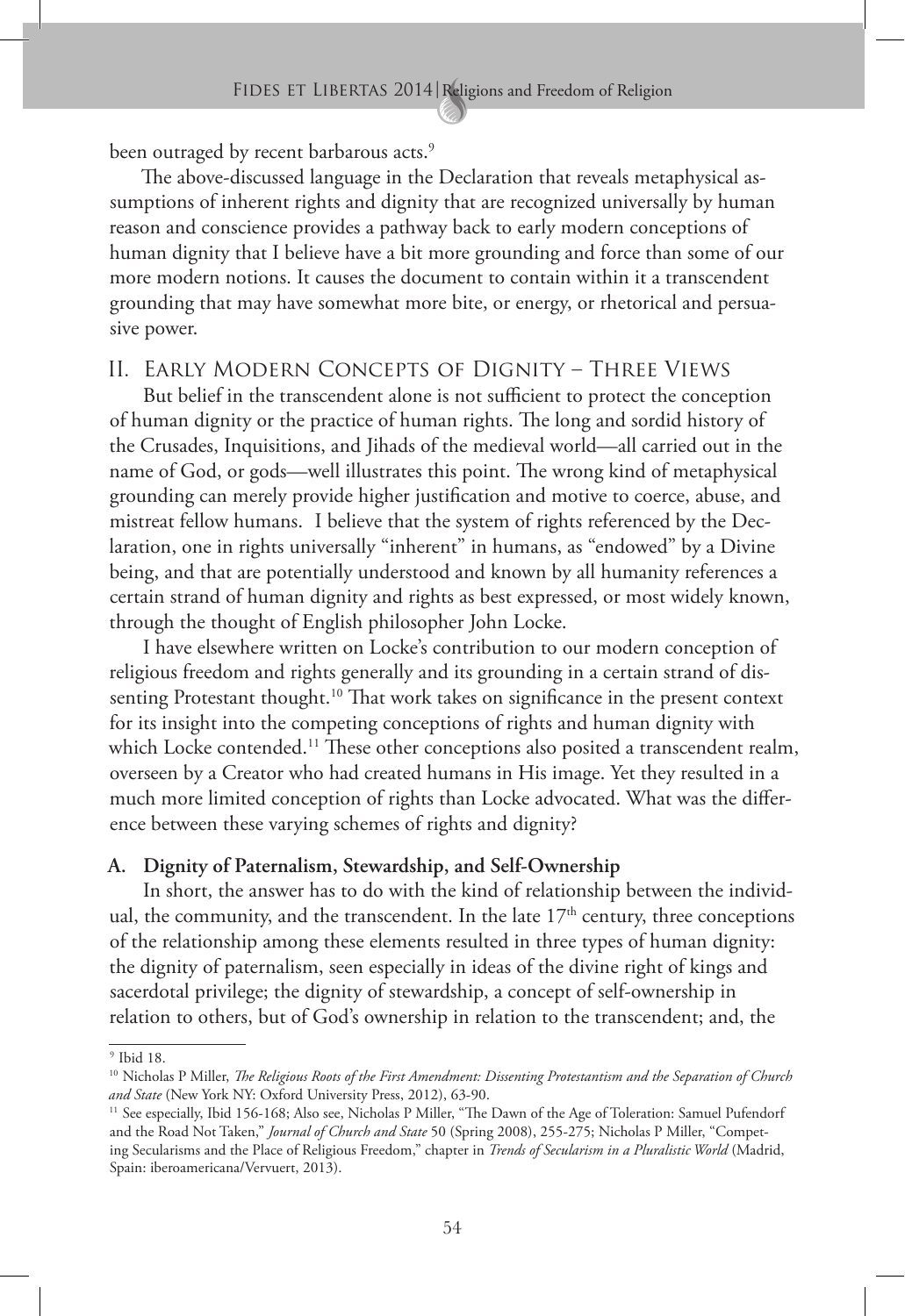dignity of self-ownership, where the individual, autonomous self is the highest authority in relation to the self. This latter category was only partially developed in the  $17<sup>th</sup>$  century and awaited fuller expression in the  $18<sup>th</sup>$  and especially  $19<sup>th</sup>$  centuries, especially in the philosophy of John Stuart Mill.

The dignity of paternalism is the outlook that dominated the Middle-Ages. It is well expressed in the legal philosophy and writing on human rights by Samuel Puffendorf, the 17<sup>th</sup> century Lutheran political philosopher. Puffendorf defended a system of human rights and religious liberty, but it was filtered through a conception of the king and religious leaders as being in paternal oversight over their subjects. He conceived of the metaphysical realm being mediated through religious and civil elites to the individual subjects.

This view resulted, despite its language of rights and human dignity, in a system that was inherently paternalistic, both civilly and religiously. Civil and religious rulers, at least those that were Christian, were ultimately responsible to God on behalf of the community; citizens and church members were the beneficiaries of these mediations and were expected to play subservient roles to these elites, civilly, intellectually, and spiritually.

The king was expected to oversee a state religion, in cooperation with bishops and priests, and guard and promote it with the civil laws and force of the state. This view cut across confessional lines and was characteristic not just of Catholic countries, but also of magisterial Protestantism as found in Calvin's Geneva, Luther's Germany, much of Elizabeth's England, and even Puritan New England.

But not all of Protestantism embraced this dignity of paternalism. There was a more individualistic brand of Protestantism, flowing from some of the writings of early Luther and kept alive by the Anabaptists and others in the branch of the radical reformation. As it spread beyond those historically termed "radicals," I term it a strand of dissenting Protestantism, meaning that they dissented from the magisterial Protestants who combined church and state over the individual believer.

Elsewhere I have argued<sup>12</sup> that John Locke, in his views on religious freedom, was influenced by and influenced in return, this dissenting brand of Protestant thought. (He was more influenced than influencer, in my view, though his influence in causing otherwise magisterial Protestants to adopt dissenting Protestant views was very great.) Locke deals at length with the notion of paternalism in government and religion, and he decisively rejects it and substitutes a combination of self-ownership and divine ownership that can best be described as stewardship.<sup>13</sup>

John Locke's most famous political work is arguably his *Second Treatise of* 

<sup>12</sup> To some degree of success, I believe, as indicated by various positive reviews of my book *!e Religious Roots of the First Amendment* and its argument, including those relating to Locke, in a number of scholarly journals. Ragosta, John, *American Historical Review*, Feb 2013, 177-178; Balmer, Randall, *Journal of Ecclesiastical History* (64), 2013, 857-858; Bette Novit Evans, *Journal of Church and State*, June 30, 2013, 570-572.

<sup>&</sup>lt;sup>13</sup> S Adam Seagrave. "Self Ownership vs Divine Ownership: A Lockean Solution to a Liberal Democratic Dilemma," *American Journal of Political Science*, Vol 55, No 3, July 2011, 710-723.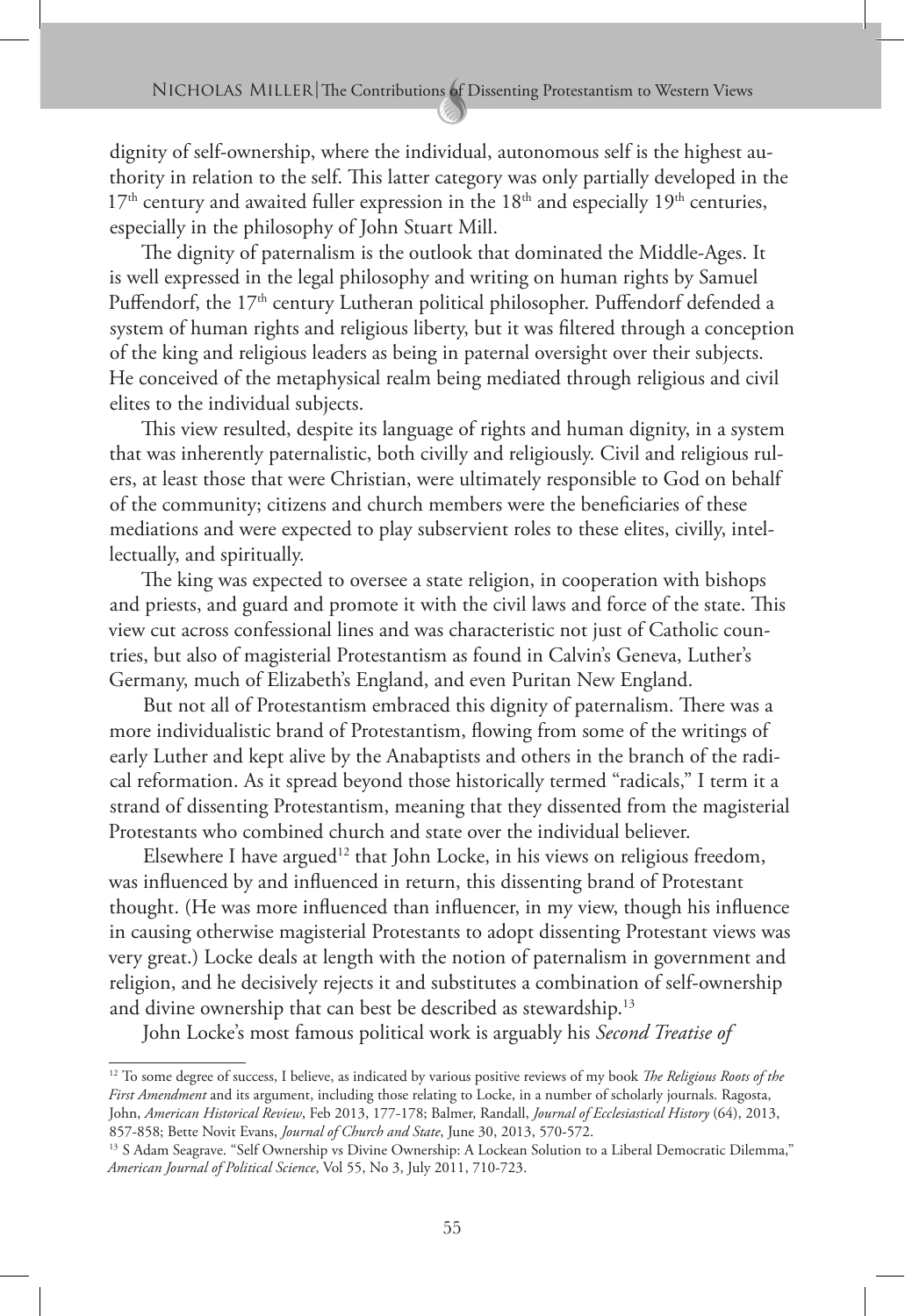*Government*, which most college students read at one time or another. But most people don't think to ask about the *First Treatise*, which is a much more obscure tract today. It is an extended attack, using Scripture and logical argument, on the notion of patriarchy in government, using as a foil Robert Filmer's *Patriarcha*: *or the Natural Power of Kings*. Filmer represents a long line of medieval thought that viewed the king as holding paternal authority, derived from Adam, over his subjects. This authority gives him right as king and ruler to the unquestioning obedience of his subjects and oversight over their religious beliefs and practices.

After dismantling Filmer's notions of patriarchy in the *First Treatise*, Locke spends much of the *Second Treatise* replacing Filmer's paternalistic oversight with conceptions of dual ownership, the ownership of the individual as against his or her neighbors and rulers, and the ultimate divine ownership of all persons. This dual ownership concept has caused some confusion, as scholars wonder which Locke really believed—in self-ownership or divine ownership. The apparent conflict is readily resolved once one understands the biblical notion of stewardship. A steward is one to whom property is entrusted, and the steward has the rights of ownership against all other persons, though he or she is responsible ultimately to the owner for the good management of the property.

# **B. !e Dignity of Stewardship**

The dignity of stewardship is a profound concept that gives significant freedom in relation to others, but also responsibility in relation to the divine and others that avoids the excesses of paternalism and a hyper-individualism. While one is free in body and soul from the intrusions of others, one has responsibilities to God to treat one's body as well as one's neighbor with appropriate respect and dignity. This stewardly relationship goes beyond a mere "right to be left alone," or a duty to merely leave others unmolested. Stewardship of self implies a responsibility to act with care of oneself, living in a manner to flourish as a human, but also to create conditions where the dignity of others can be realized, all being subject to the same divine oversight and expectation.

The ideal of stewardship means that the political question that comes to us from near the dawn of human time, "Am I my brother's keeper?" is answered with a resounding "yes." But it is a "yes" that recognizes that while I am my brother's keeper, I am not his father or ruler, at least in a manner that would interfere with his own stewardship obligations in this world and beyond. Negative liberties are not enough to fulfill these obligations, leaving persons alone who are struggling with conditions that threaten or impair their human dignity. The steward recognizes a need to help foster conditions where the dignity of all can be realized, though to do it in a way that does not undermine the impetus or motivation of others to exercise their roles as stewards of their persons, property, and liberty.

In opposing this paternalism in *Treatise One,* Locke engages in an extended and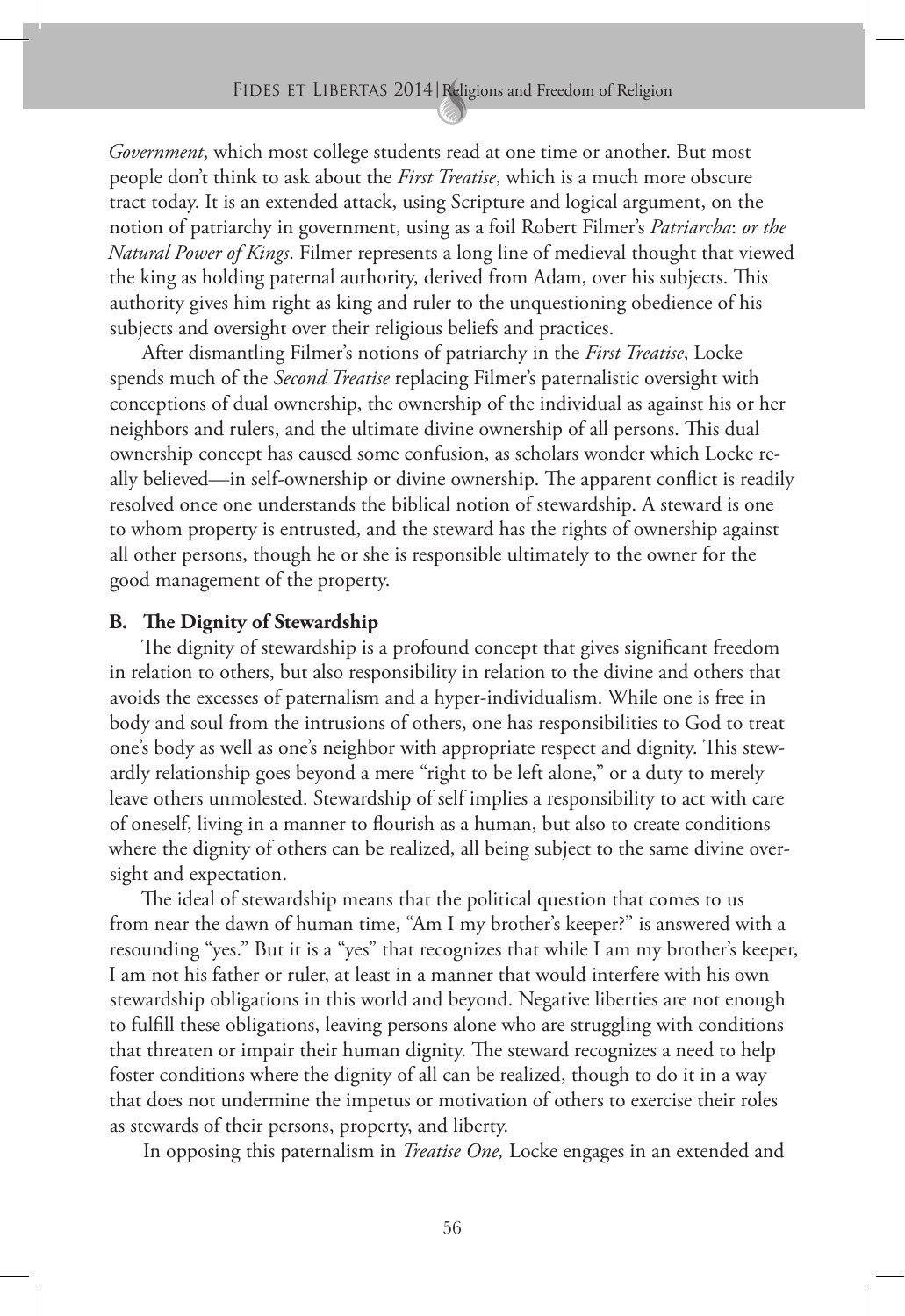close reading of Scripture to refute Filmer's arguments about Adam and his descendants. These theological disputes seem arcane to us today, and thus the book has faded into obscurity. Yet, wherever there is an authoritarian, paternalistic government, the Locke/Filmer debate is still very much relevant. The paternalism can be a right wing dictatorship, such as we saw in the  $20<sup>th</sup>$  century with fascism and Nazism.

But this paternalism can also take the form of the statism of left wing communism or oppressive socialism, or even a progressive, social welfare state model that engages in a kind of soft-tyranny of cultivating citizens' dependence on the state, undermining their own sense of stewardship, while imposing its transcendent moral framework upon all. While this soft-tyranny may not yet fully characterize the nations of the west today, one can see sufficient elements of it in government and culture to make a revisit of the Locke/Filmer debates a very relevant exercise.

This soft tyranny also was implicated in another debate that Locke was part of. This argument was with those who would collapse all ownership into self-ownership and either deny or ignore transcendent relationships, rights, and duties. This debate was perhaps in his day less fully developed, as full-fledged arguments about human autonomy in the absence of the divine did not become widespread until later in the 18<sup>th</sup> and even 19<sup>th</sup> centuries. Still, men like Pierre Bayle and Baruch Spinoza developed systems of thinking about humanity, its nature, purpose, and liberties, in the absence of knowledge or belief about the Divine, at least as conventionally understood.

Locke's response to these purely secular systems was blunt and succinct: "the taking away of God, though but even in thought, dissolves all."<sup>14</sup> The element of stewardship in his system that created any sort of objective obligations to oneself and others, an external morality, discoverable through reason and experience, was in essence denied by these systems. If all one had was the autonomous, self-defining individual, then the limits of conduct were defined essentially by subjective human desire, except where that desire bumped up against the physical person or desire of

<sup>14</sup> John Locke, *Two Treatises of Government and A Letter Concerning Toleration*, edited by Ian Shapiro (New Haven CT: Yale University Press, 2003), 246. Because of his view that atheism would undermine the validity of both morality and rights, Locke drew the conclusion that atheists should not be tolerated. I believe this was a mistaken conclusion that conflicted with his own premise of the importance of private judgment to religious belief. The reality is that the unbeliever and atheist should have the same freedom as the theist or super-naturalist to make their own judgments about ultimate reality, including a divine realm. The religious believer should extend, by principle, the same right he or she has to make judgments about the existence and details of a divine realm to those who view that realm differently, including those who would deny it. His own right to belief is based on this premise. It is actually the atheist who lacks a principled basis to extend this right of judgment to the believer, as for the atheist all there is, is the material, temporal world. There is simply no justification for deference in law or public policy to a supposed "metaphysical" or "sacred" or "transcendent realm" of values. So the believer may have good reason to argue against the personal and political philosophy of the atheist, to prevent a materialist, imperialist philosophy from defining public life. But that same believer is compelled by his own principles, in my view, to extend toleration to the beliefs and practices of the unbeliever, as long as they do not harm or unfairly impact others. Locke extended such toleration to other kinds of erroneous opinions, as long as they "do not tend to establish domination over others, or civil impunity to the church in which they are taught, there can be no reason they should not be tolerated" (Ibid 246). Had Locke been consistent, this statement would have encompassed atheists as well.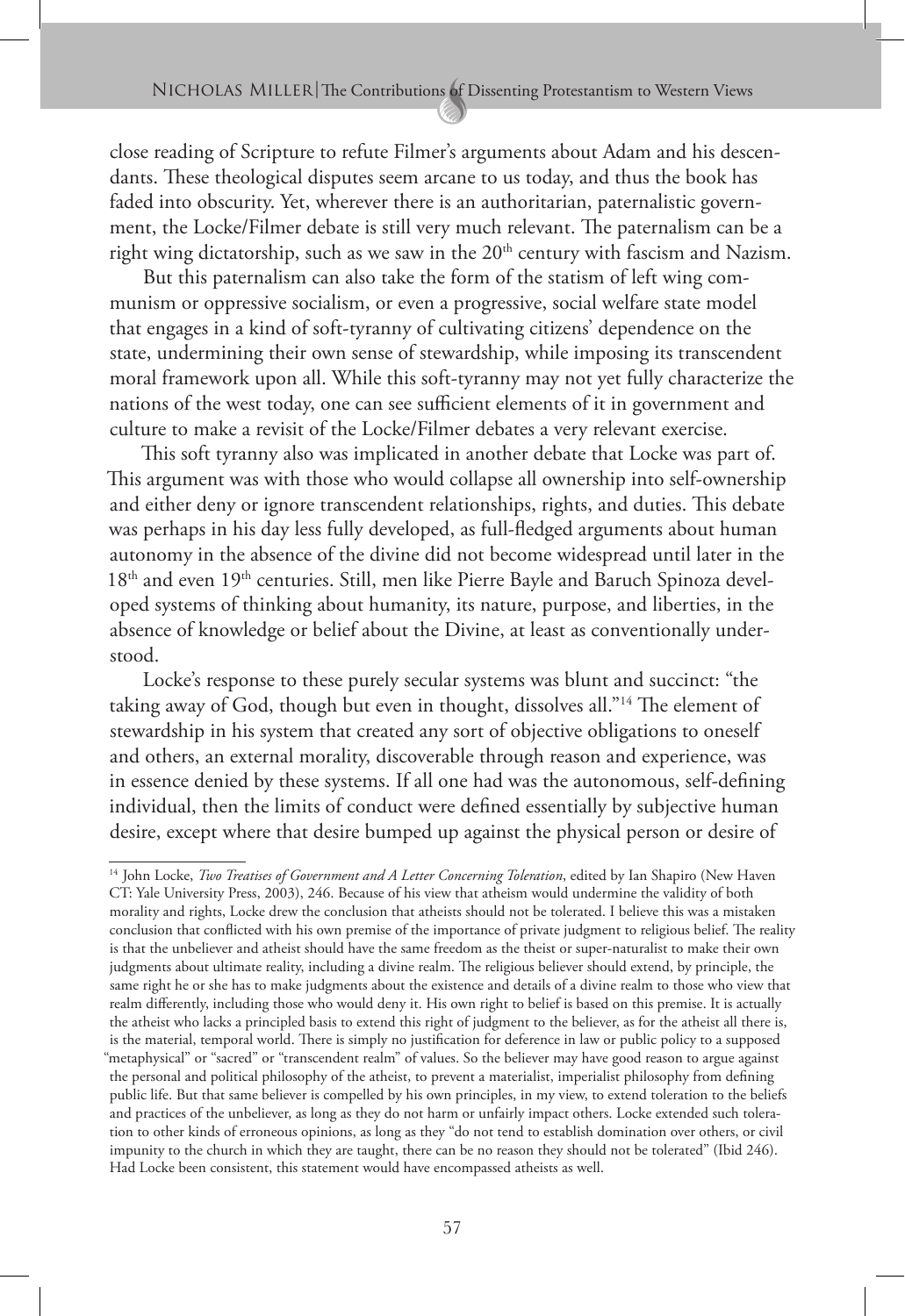another. While one had a duty not to harm another, and thus invade the autonomy of another, there was no clear basis of a duty to help another, unless one desired to.

Further, if there was no objective measure as to the worth or value of a desire, which is essentially the case if one rejects a belief in the transcendent, then society would lose the ability to objectively adjudge between conflicting desires. Perhaps the stronger desire should prevail, but how would that be determined except through how many shared that desire? Thus, all values, including ones that had been viewed as transcendent and having objective elements, are transmuted into subjective desires and become subject to standard, majoritarian political processes.

Belief in rights, including the right of religious freedom, would become just another desire that would need to be balanced and traded off with any other desires that persons in society might have. Notions of individual rights might be paid lipservice in light of the strong western tradition. But, in practice, these systems of right would be subsumed under a regime that attempted to equalize all competing desires. "Equality" would replace "liberty" as the central watchword of the civil rights activist. In implementing this equality, most liberties would be subject to majority rule. This would have the effect of subjecting rights to the same, majoritarian, democratic processes that deal with most questions of public and political policy.

In effect, the democratic system would revert to a new paternalism, not one based on the divine right of kings, bishops, and dictators, but on the collective subjective desires of the community of autonomous individuals. Prevented from acknowledging a transcendent element, there is no objective element of stewardship to consider, nothing to adjudicate between the conflicting desires of the members of the group, except a rule by the majority or the most popular desire.

Under this system, the language of human dignity is retained, because humanity is all we have. Indeed, the human becomes virtually divine in a sense, because it de fines and encompasses its own reality. But it is an extraordinarily limited divinity, as it is hemmed and limited by the subjective desires of its divine neighbor. Ultimately, it is a very thin dignity that does not produce many meaningful, measurable duties towards oneself or others, except perhaps the duty to stay alive and to not physically harm others.

In answering the age-old question, "Am I my brother's keeper?" the new dignity answers with a version of the clever evasion offered by the lawyer to Christ, "But who is my brother?" The answer to this question offered by the new dignity is those who are aggrieved like me, who I most identify with. Thus, we have the new regime of identity politics, where one's political view is tightly bound to one's racial, ethnic, social, religious, gender or class identity. Various competing groups will ally on those questions where the greatest number of desires overlap.

Crucially, the new system provides nothing objective or principled to press back against a majoritarian rule based on a new paternalism over the individual. Any number of issues take on the importance given previously to the most sacred notions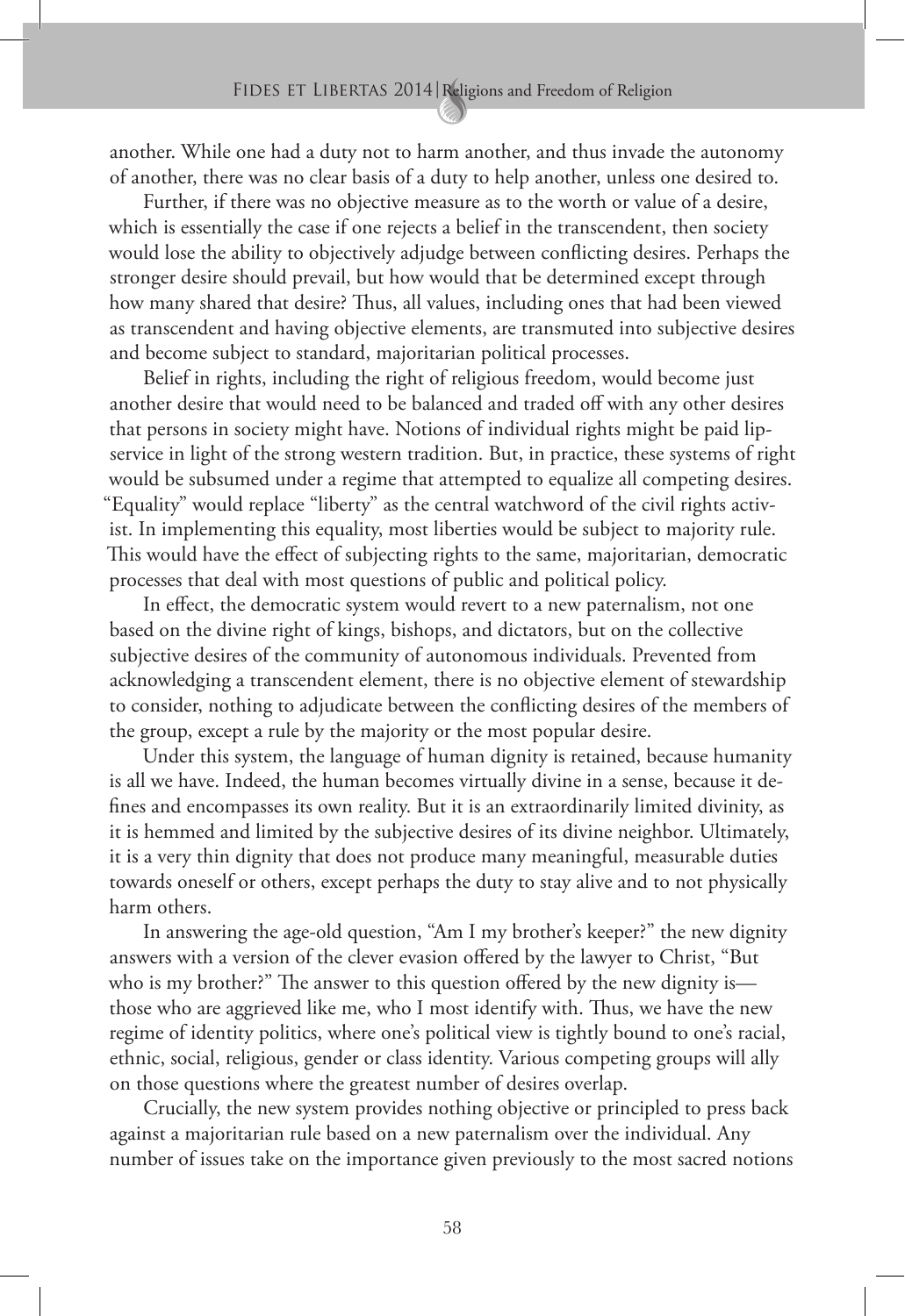of human rights, such as bodily integrity, the right to be free from torture and abuse, and the right and freedom of religious worship and practice.

Thus, our collective desire for safety and security in the age of terror is seen as justifying a policy and practice of "enhanced interrogation" methods that previously the American government had condemned as torture. Persons are held for years without trial and a failure of due process that would have been viewed, for the entirety of the  $20<sup>th</sup>$  century, as a gross violation of basic constitution rights.

People, including American citizens, who can be labeled "terrorists," are targeted far from any active field of battle, for assassination by drone strikes based purely on presidential fiat. These assassinations are, again, acts that in pre-war-on-terror times would have been viewed as illegal and unconstitutional, as well as unethical and immoral. But our "desires" for safety and security are seen, in both the popular mind and in parts of the legal and political community, as overcoming our perceived enemies' "desires" for liberty, bodily integrity, and even life.

In addition, in America, private sexual preferences and behaviors are given equal, and at times superior, legal pride of place and protection in a manner that impairs the convictions and practices of religious persons. In our new regime of human rights, all desires and preferences are equal, but as in George Orwell's *Animal Farm*, some desires and preferences are more equal than others.

Those preferences that are more equal would be the ones whose ideological bases are those consistent with the ruling ideology of naturalistic materialism and secularism. Thus, personal sexual preferences, including same-sex behavior and marriage, generally prevail against millennia-old religious and moral convictions regarding sexual behavior and the ordering of the family. All of these results flow logically and consistently, I believe, from the new, thin, purely self-ownership notion of human dignity.

# III. Dissenting Protestantism and the Implementation of Robust Conceptions of Human Dignity

These claims about the differences between stewardship versus self-ownership forms of dignity are not merely logical and theoretical. They can be seen in the historical record. As the track record of the new human dignity can be seen in the unfolding events around us of human rights abuses and impairment of basic and fundamental liberties, so the track record of the version of dignity based on stewardship has left distinct footprints in the historical record.

These prints have been recently and expertly excavated by a political scientist who has explored the connection between dissenting Protestant missions and the rise of global democracy and human freedoms and liberties. Robert Woodberry, in his groundbreaking article "The Missionary Roots of Liberal Democracy," published in the #agship secular political science journal the *American Political Science Review*, makes the historical and statistical case for this connection between dissenting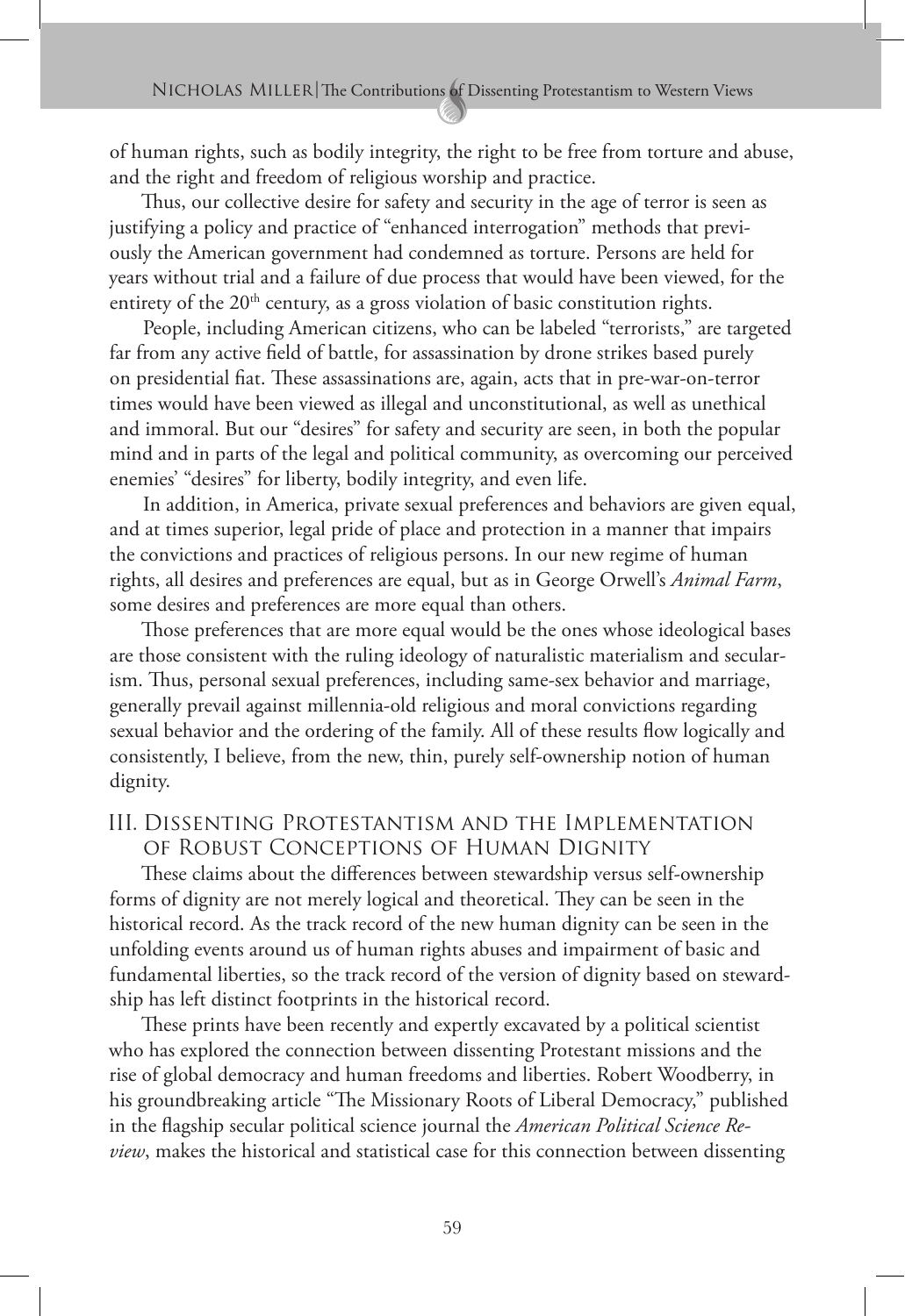Protestantism and global democracy.<sup>15</sup> He demonstrates a very strong correlation between non-conformist Protestant missions and the implementation of mass education, mass printing, rise of social institutions, and rule of law, all necessary building blocks of functioning democracies. Protestant workers contributed to these factors, Woodberry shows historically, because of their ideology of the equality and dignity of the individual before God.

On the face of it, this seems an ambitious and even audacious claim. Yet Woodberry's thesis withstood secular and skeptical peer reviewers at APSR and in the larger academic community. The strength of his documentation is causing political scientists and historians to re-think and re-evaluate the causative role of religion in political and social development. Previously it had often been dismissed as a "soft" or secondary factor, itself driven largely by "hard" factors such economic, political, or social class interests. Woodberry makes a compelling case that this is not so and that religion matters and often helps shape these other factors.

The paper is too complex to fully summarize here, but the following points are directly relevant to the issues of human dignity and rights.

A. Woodberry notes that it is not just Christianity or Protestantism in general that is associated with the growth and spread of liberal democracy and civil freedoms, but that of what he terms "Conversionary Protestantism," which overlaps significantly with what I called "Dissenting Protestantism."16 He notes that the positive correlation between widespread education of laity, spread of printing, and resistance to abuse by the commercial and political interests of the colonizers is only connected with non-state connected or sponsored missionaries. So missionaries from state-connected churches, whether they be Catholic or magisterial Protestant churches, did not show such correlations.17

Thus, those missionaries that advanced democratic structures were from churches that took most seriously the human dignity of stewardship rooted in the Protestant doctrine of the priesthood of all believers. This belief emphasized the importance of individual Bible study leading to personal belief and faith by all. It led to arguments for the separation of church and state, eventually systematized by Locke's political philosophy.

As Woodberry puts it in his discussion of the rise of mass printing catalyzed by non-conformist or dissenting Protestant missionaries: They "expected lay people to make their own religious choices. They believed people are saved not through sacraments or group membership but by 'true faith in God;' thus, each individual had to

<sup>&</sup>lt;sup>15</sup> Robert Woodberry, "The Missionary Roots of Liberal Democracy," American Political Science Review, Vol 106, No 2, May 2012, 244-270.

<sup>&</sup>lt;sup>16</sup> Ibid 244, no 1; "conversionary Protestantism" is an unfortunate label, as it implies that only non-state churches were concerned with conversion. This is not true, as many state church missionaries, including Anglicans, Lutherans, and Calvinists, were concerned with the individual experience of conversion of the believer. Better language would focus on the relation of the church to the state, which often indicates the ability of the church to be an independent actor. Thus, in this article I use the language "dissenting" or "non-conforming" Protestant.

<sup>17</sup> Ibid 246-247.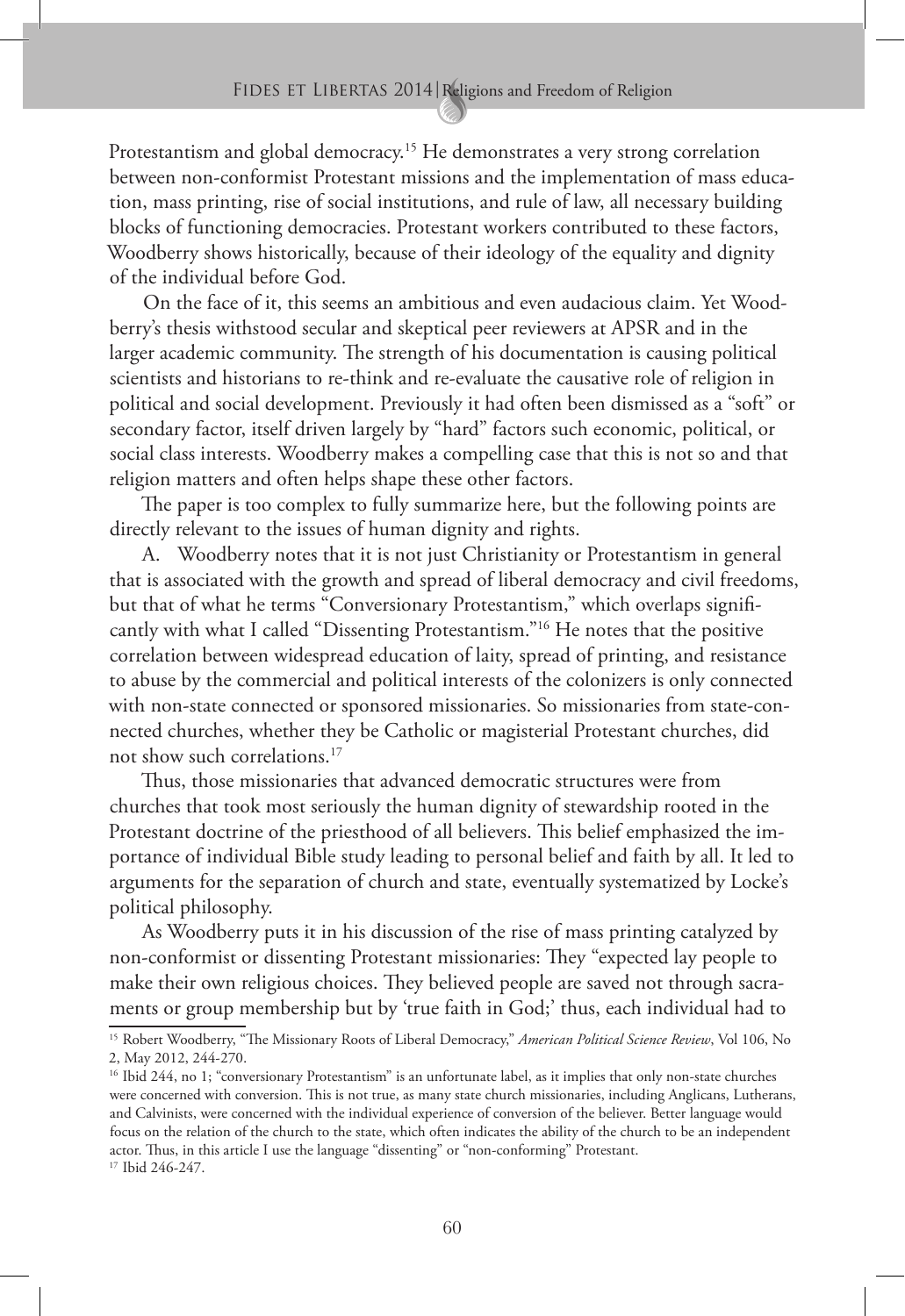decide which faith to follow." These views "changed people's ideas about who books were for. According to CPs [Conversionary Protestants], *everyone* needed access to "God's word"-not just elites. Therefore, *everyone* needed to read, including women and the poor…."18

B. Woodberry's analysis makes clear that it is not just a generic belief in human worth and dignity that spread democratic institutions, but a commitment to helping people actualize that dignity by providing them with the education, tools, and resources to do so. Along with commitments to human equality, the dissenting Protestants engaged in mass education (not just education of the elites as other groups carried out), development and spread of mass printing, the activation of non-state civil organizations, and the promotion of the rule of law (equality before the law). All of these elements contributed to the shaping of a culture where liberal democracy could take root and flourish.<sup>19</sup>

Thus, it was not just support of human dignity in the abstract that mattered, or even implementation of a legal scheme to protect rights. Rather, such a legal structure could only meaningfully operate when these other conditions were in place: an educated populace who could read and write, who could spread ideas and interests in print, organize societies to share and further their views and interests, and ultimately shape political and legal patterns.

C. The programs and assistance of the dissenting missionaries were not such that made persons dependent on their long-term care, or nurture, or support. Rather, they gave people the ability to care, nurture, and support themselves and others in an engaged and active civil society. Indeed, after the catalyzing influence of these missionaries, other religious and secular groups also became involved with mass education, printing, and institution building, often to compete with the Protestant efforts in these areas. Many countries that developed the features of a liberal democracy soon did not require the Protestant involvement to keep it going, and many forgot that they were involved at all. But Woodberry has statistically documented the strong correlation between Protestant missions and the rise of democracy in no less than 142 non-European societies.<sup>20</sup>

D. A significant feature of what made the non-state Protestant missionaries effective was their willingness to oppose abusive colonial practices by commercial or governmental officials. It was not that the missionaries were not "racist" in some sense; they were products of their time in many ways.<sup>21</sup> Yet they did possess a commitment to the equality of human dignity as all persons were made in the image of God.

<sup>18</sup> Ibid 249.

<sup>19</sup> Ibid 247-254.

<sup>&</sup>lt;sup>20</sup> Ibid 245.

<sup>&</sup>lt;sup>21</sup> Woodberry notes that, ironically, racism was worse among more educated missionaries who had absorbed ideas about "scientific racism." Still, "missionaries were typically far less racist than other colonial groups" (Ibid 255, no 28).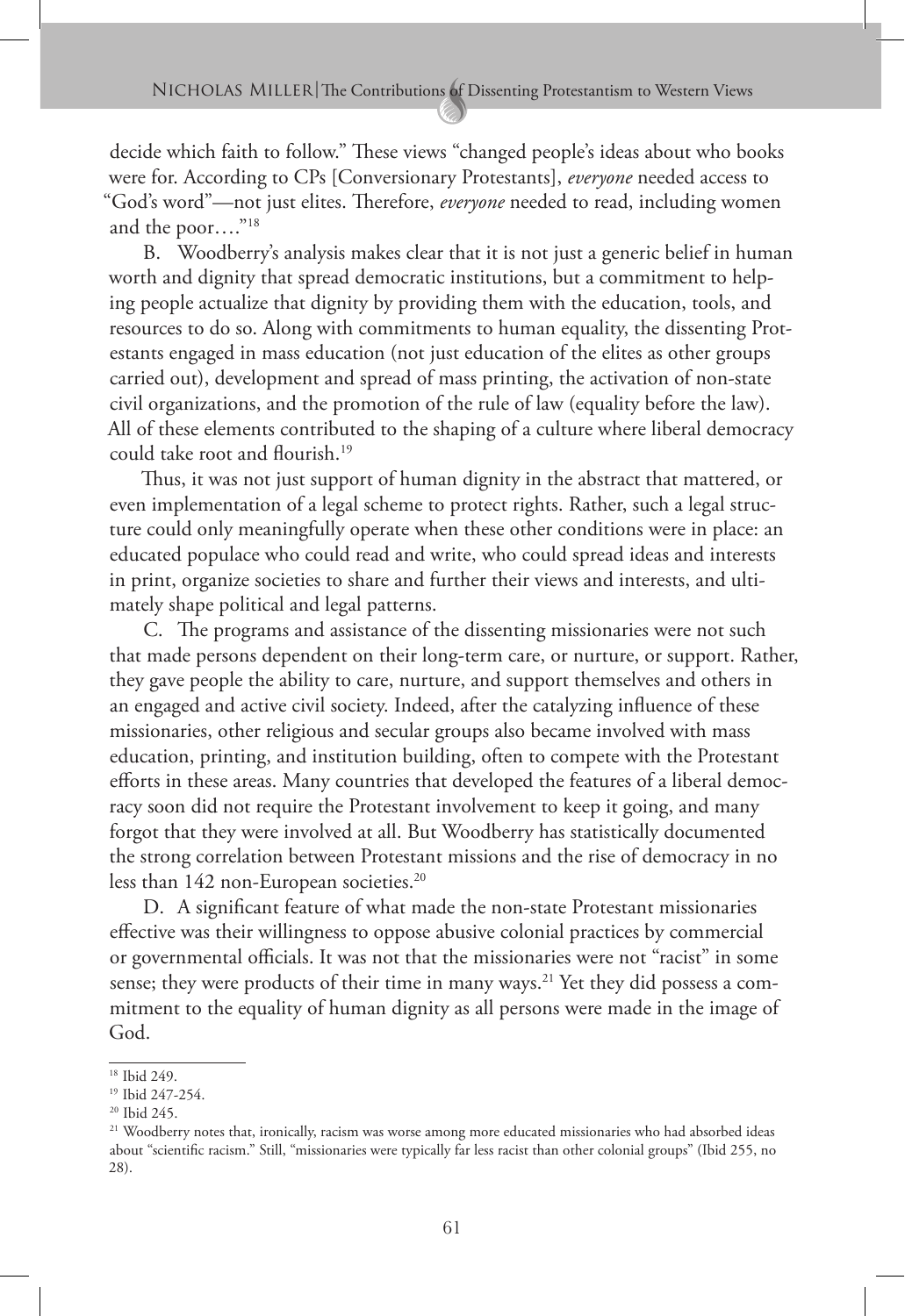Because CP missionaries were not connected with the state, they were able and willing to fight abuses of natives and locals in a variety of ways, including writing to supporters and newspapers back home, rallying legislative support for proposals, reigning in commercial and government leaders, and, in some instances, confronting abuses openly in the field.<sup>22</sup>

In carrying out these efforts to curb colonial abuses, the missionaries made explicit their underlying philosophy of the obligations of stewardship in relation to human dignity. As Woodberry puts it, they "popularized the idea of 'trusteeship,' [another term for stewardship]—that the only justification of colonization was the 'social uplift' of the colonized people."<sup>23</sup> This notion of "social uplift" may have had a paternalistic air to it, and this was undoubtedly reflected in some of their practices. But the missionaries generally did not forget that the social uplift was to put colonized people into a better position to carry out their own roles as stewards of themselves and their countries. Hence, their emphasis was on education, printing, and the creation of structures and systems which would give those locals willing to apply themselves the tools to manage themselves and their countries in a world rapidly becoming much more globally connected, industrialized, and commercialized.

This is not meant to be a triumphalistic ode to the virtues of Protestantism. Any religion or even ideology that chooses to take human dignity seriously, in terms of stewardship, can support and produce such results. Protestants that were more paternalistic in their outlook and connected with state churches, the so-called magisterial Protestants, did not have such a politically significant impact in the mission field. On the other hand, at various times in history both Jewish and Muslim groups have taken this type of dignity seriously and have had periods of cultural growth and enlightenment as a result. The relative peace and flourishing of Jewish and Christian "heretical" groups in medieval Muslim Spain is one such example.<sup>24</sup>

In response to Protestant educational and printing efforts, Catholics also made significant contributions to these institutions, in many instances eventually outstripping Protestant achievements. After Vatican II, Catholics also made human dignity and freedom formally a central part of their philosophy of social and political engagement.

The reality is that most religious or even political groups that take this thick sense of human dignity seriously, and acknowledge the stewardship role of helping others actualize their own role as stewards, can promote meaningful growth and protection of human rights and liberties. It is just that during much of the 18<sup>th</sup> and 19<sup>th</sup> centuries the evidence strongly indicates that it was dissenting Protestantism that

<sup>22</sup> Ibid 254-255.

<sup>23</sup> Ibid 255.

<sup>24</sup> Maria Rosa Menocal, *!e Ornament of the World: How Muslims, Jews and Christians Created a Culture of Tolerance in Medieval Spain*, (New York NY: Back Bay Books, 2002). While claims of a "golden age" of toleration may be overstated, Jews, and even certain minority Christian groups, were treated with greater freedom and dignity in Medieval Spain, especially, during the 10<sup>th</sup> and 11<sup>th</sup> centuries, than in most other places in Europe.